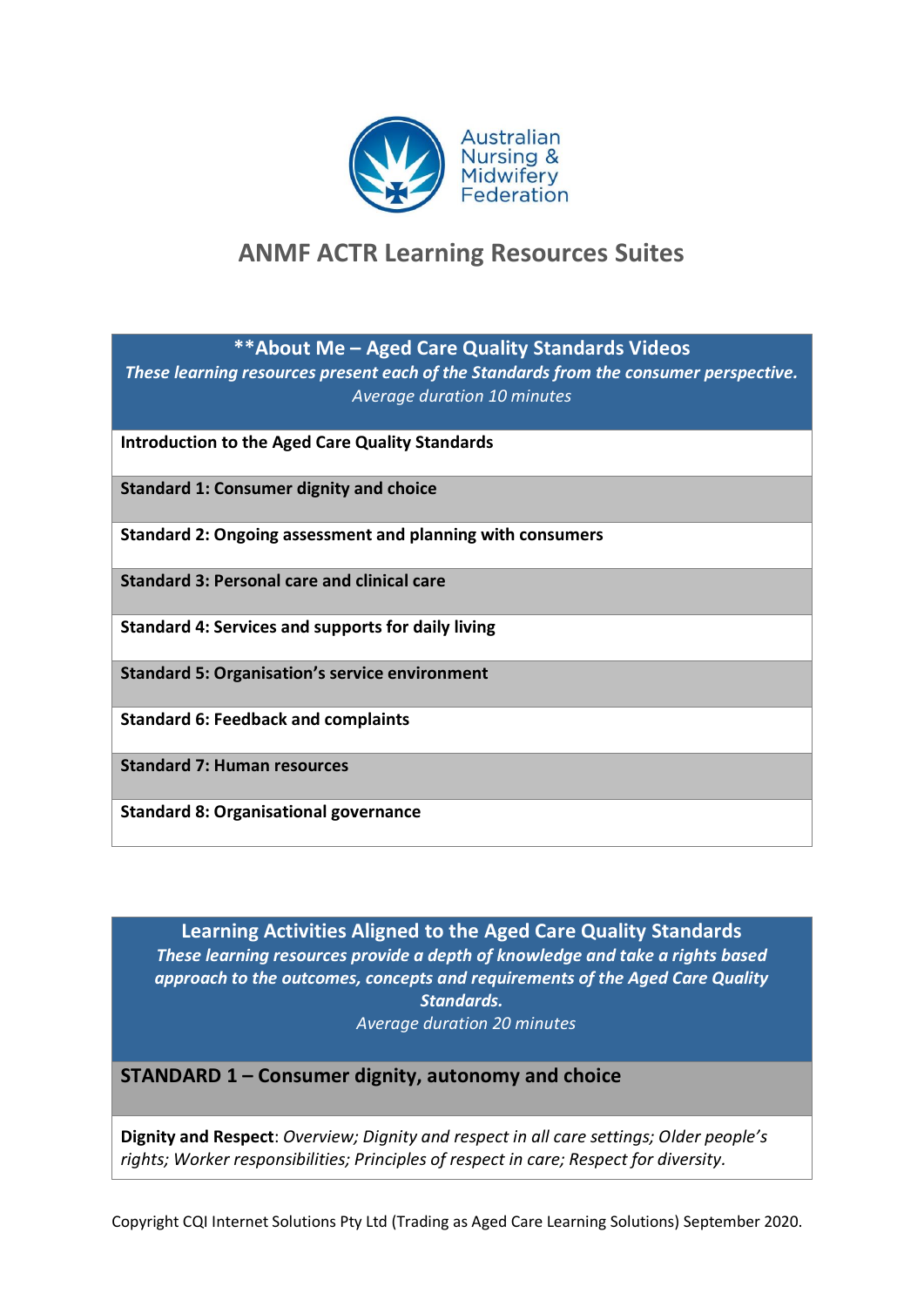**LGBTI People:** *Overview; Challenges facing the LGBTI community; Laws and legislation protecting the LGBTI community; Principles of inclusive care and service delivery; Specific health needs of LGBTI older people.*

**Cultural Diversity and Safety**: *Overview; Peoples rights; Respecting culture and diversity; Cultural competence; Communication; Supporting individual wants and preferences.*

**Privacy and Confidentiality**: *Overview; People's right to privacy and confidentiality; Strategies and responsibilities to respect privacy and confidentiality; Managing personal information; Responsibilities under the Australian Privacy Law regarding the Notifiable Data Breach (NDB) Scheme.*

#### **STANDARD 2 – Ongoing assessment and planning with consumers**

**Partnering to Plan and Deliver Care:** *(includes advanced care and end of life planning): Overview; Upholding rights to choice, wants, goals and preferences; Responding to changing needs; Support from external services, organisations, groups; Co-ordination; Advanced Care Planning.*

**Documentation, Collaboration and Communication**: *Overview; Reasons for documentation; Responsibilities; "Do's and "don'ts" of documentation; Principles of collaboration; Communication for safe and quality care and service delivery.*

# **STANDARD 3 – Personal care and clinical care**

**End of Life Care**: *Overview; Peoples rights; Responding to diverse needs, wants, goals and preferences; Advanced Care Planning; Enduring Guardian; End of life mental, physical, spiritual and social health care; Recognising and responding to indicators of terminal phase of life* .

**Management of Unexpected Deterioration or Change**: *Overview; Issues with quality of care; Recognising and responding; People's rights to make informed choices and decisions; Safety net process; Key management elements; Communication during handover; Common signs and symptoms as indicators of unexpected deterioration or sudden change.*

**Falls**: *Overview; Falls hazards; Risk assessment; Implementing falls prevention strategies Incident reporting; Safety and assistance after a fall*

**Swallowing Difficulties and Choking**: *Swallowing difficulties: Overview; Common causes; Signs and symptoms; Aspiration pneumonia; Prevention and management strategies; Choking: Overview; Common causes; Signs and symptoms; Prevention and management strategies; Emergency procedures.*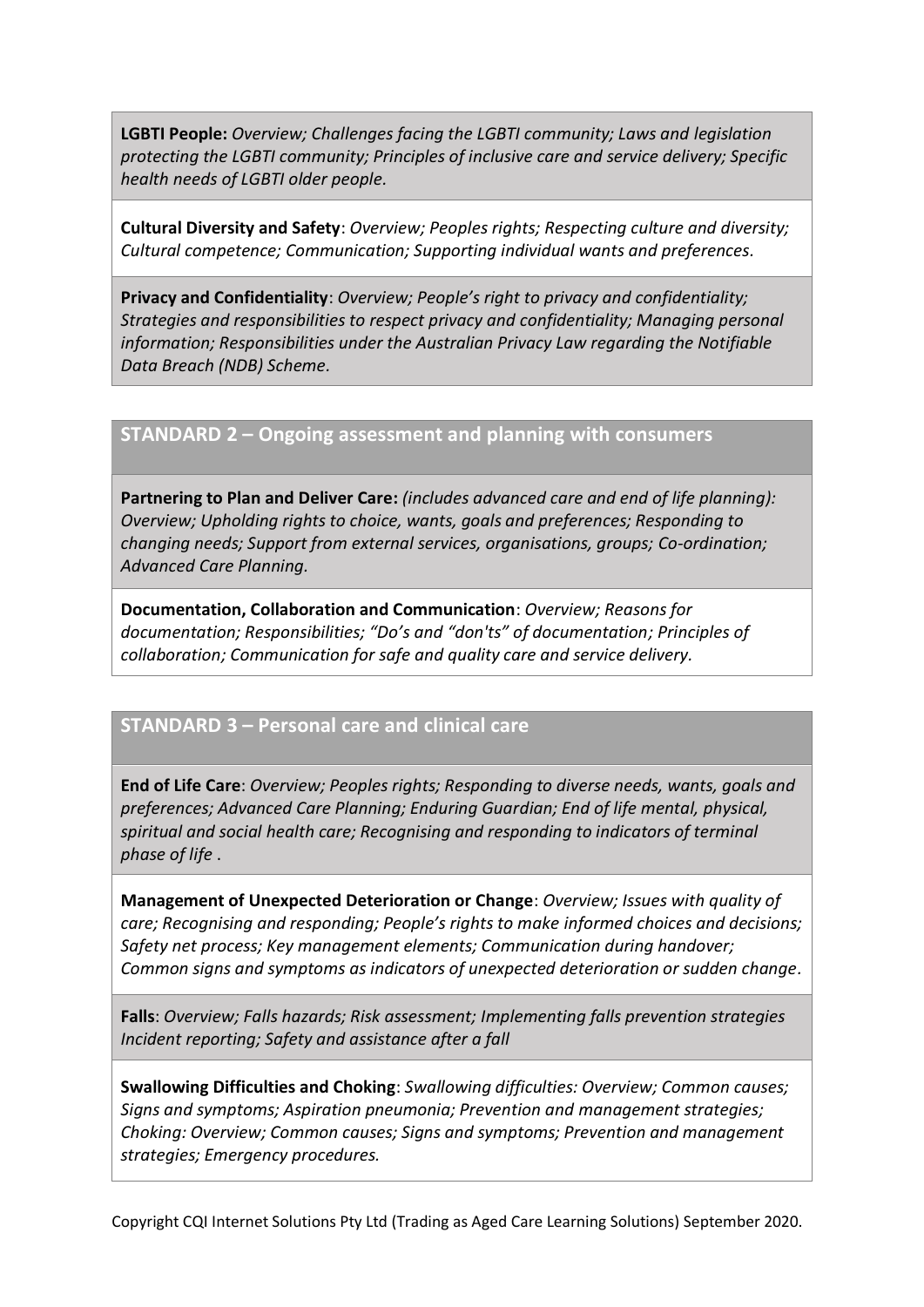**Medication Management:** *Overview; Safety and quality; Risk of common adverse reactions; Medication errors; High Risk Medications and safety issues; Legal and professional responsibilities; People's rights; Support to self-administer medication; "Rights" of medication administration; Safety issues relating to routes of administration; Reporting medication incidents.*

**Delirium**: *Overview; Short and long term issues with delirium; Delirium risk factors; Principles of delirium management.*

**Quality Pain Management:** *Overview; Common causes of pain; Signs and symptoms; Barriers to recognition and management; Physical and psychological impact; Principles of pain management.*

**Malnutrition and Dehydration:** *Malnutrition: Overview; Ageing changes and risk factors; People's rights including choice and preferences; Nutritional needs of the older person; Promoting nutritional wellbeing and strategies to protect people's safety; Respect for diversity.* 

*Dehydration: Overview; Ageing changes and risk factors; Signs and symptoms; Prevention.*

**Infection Prevention and Control**: *Overview; Workplace health and safety responsibilities; Infection transmission and risk factors; Signs and symptoms of common infections for older people; Influenza outbreak response; Gastroenteritis outbreak response; Preventative measures.*

**Antimicrobial Stewardship**: *Overview; Misuse and over use of antimicrobials; Principles and strategies to achieve antimicrobial stewardship; Relevance to the aged care sector; Everyday practice to reduce antimicrobial resistance.*

**Skin Care and Wound Management:** *Overview; Aged related changes to skin, hair and nails; Risk factors for skin damage; Strategies to reduce or prevent skin damage including skin tears, pressure injuries, and leg ulcers.*

*Wound management: Overview; Wounds and stages of healing; Principles of wound management; Principles of pressure injury management; skin tears and leg ulcers; Physical and psychological impact.*

**Depression**: *Overview; Myths and facts; Risk factors; Signs and symptoms; Respectful and effective care; Range of effective treatments/therapies for older people; Responding to and respecting diversity.*

**Dementia:** *Overview; Progression; Respect and dignity; Supporting independence, communication and safety; Recognising and responding to unmet needs, responses, actions and reactions.*

**Sleep:** *Overview; Ageing related changes; Assessing and Managing sleep problems.*

**Continence:** *Overview; Bladder continence management; Bowel continence management, Dementia and continence care.*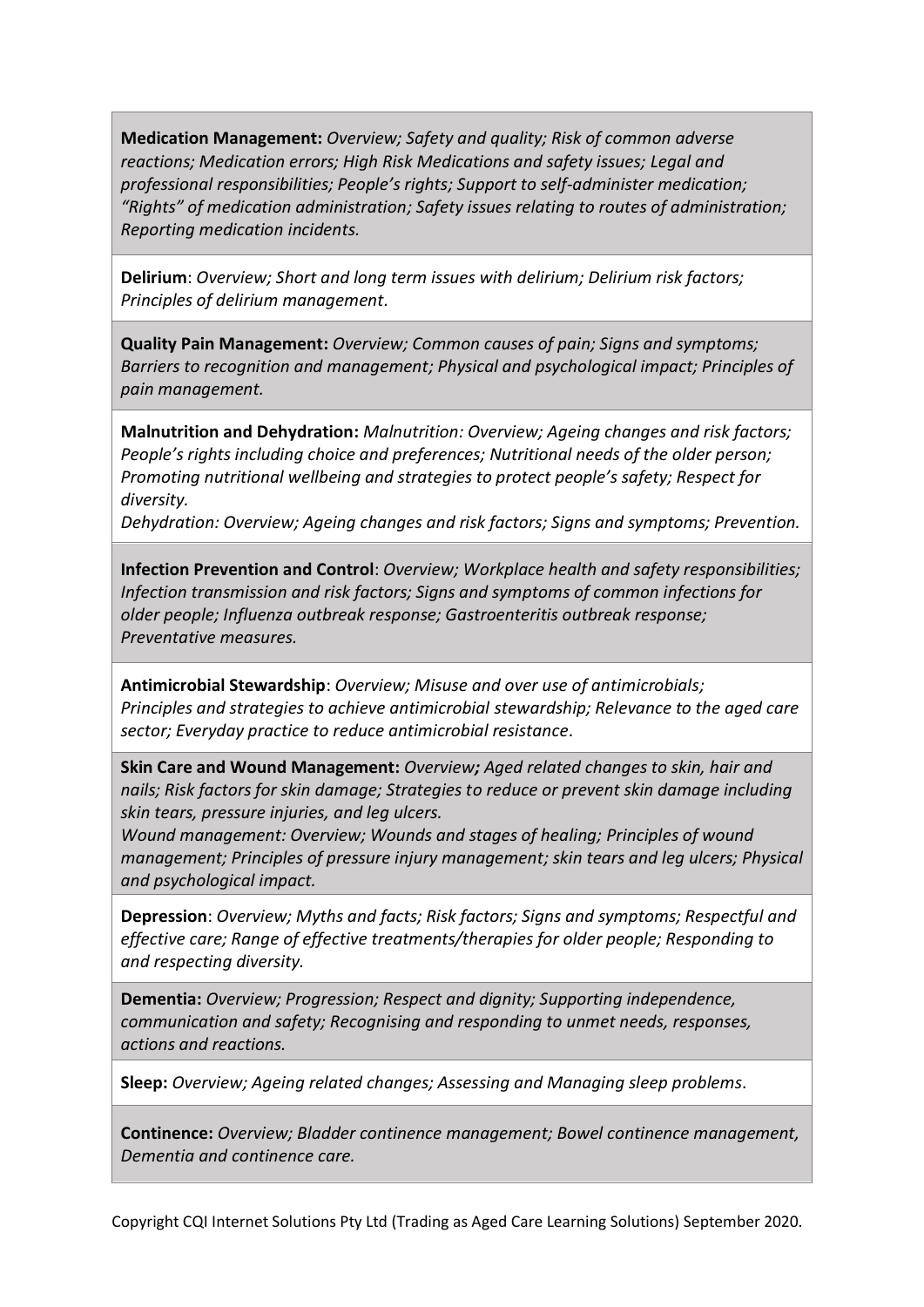**Oral and Dental Care:** *Overview; Assessing, planning oral and dental care; Supporting independence with oral care; Caring for older people's teeth and dentures; Oral care and dementia.*

**Mobility and Dexterity:** *Overview; Promoting independence; Exercise and activity; Mobility aids and equipment; Dexterity aids and equipment.*

**Sensory Loss**: *Overview; Impact of sensory loss; Signs and causes – loss of hearing, sight, taste, touch and smell; Supporting independence and quality of life; Protecting safety.*

# **STANDARD 4 – Services and supports for daily living**

**Enablement and optimising wellbeing:** *Overview; Principles of enablement; Service and service user implications; Implementing an enablement model of care.*

**Social Inclusion and Support**: *Overview; Principles of social inclusion; Research on the benefits; Barriers; Supporting social inclusion.*

**Hospitality Services**: *Overview; People's rights; Contributing to people's health, wellbeing and quality of life; General responsibilities; Protecting people's safety.*

**Food Services to Vulnerable Persons**: *Food risk management; Food safety programs; Food safety specific issues; High risk foods.*

### **STANDARD 5 – Organisation's service environment**

**Living Environment:** *Overview; Choices and preferences, Comfort; Safety; Connections and inclusion.*

#### **STANDARD 6 – Feedback and complaints**

**Customer Service in Care:** *(includes feedback and complaints)*: *Overview; Customer service, brand and consumer directed care delivery; good and poor customer service; Responding to individual's needs; Barriers to and effective communication skills; Sensitive and courteous handling of complaints and feedback; Continuous improvement.*

**Advocacy:** *Overview; People's rights to advocacy; Principles of advocacy; Benefits of advocacy; Providing support and access to advocacy services.*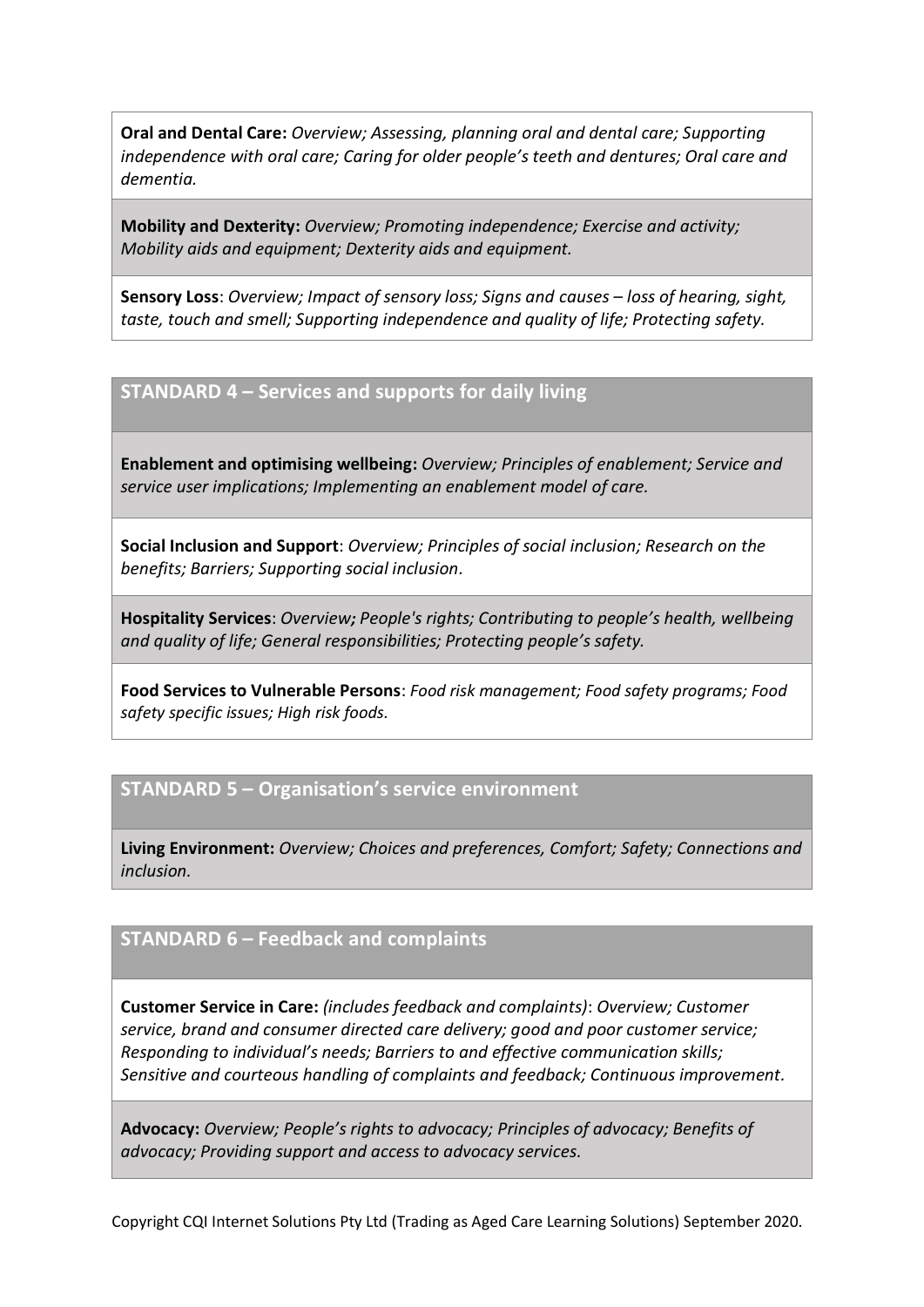### **STANDARD 7 – Human resources**

**Bullying and Harassment**: *Overview; Signs of bullying and harassment in the workplace; Responding to workplace bullying and harassment; Strategies for communication and conflict resolution.*

**Hazardous Manual Tasks**: *Overview; Main types of injuries; Physical, mental and social impact; Injury prevention; Risk management including assessment, reporting and risk control.*

**Workplace Aggression:** *Overview; Triggers for verbal or physical aggression; Risk management approach to remove or reduce workplace aggression*.

**CPR Renew:** *Overview; Actions when a person is non-responsive and not breathing normally; Legal issues relating to CPR and first aid; Establishing state of consciousness; Emergency response; Rescue breathing; Chest compressions; Automated External Defibrillator.*

# **STANDARD 8 – Organisational governance**

**Fire Safety**: *Overview; Fire Safety; Evacuation; Security; Other emergencies: Overview; Workplace fire hazards and control; Emergency fire safety procedures; Fire process, properties and extinguishment; RACE; Firefighting equipment; Emergency control equipment.*

**Work Health and Safety**: *General principles; Employee and employer responsibilities; Workplace risk assessment and management; Return to work; Hazardous substances Safety Data Sheets (SDS).*

**Organisational Governance:** (*including clinical governance*) *Requirements for aged care providers; Principles of good governance; Supporting people receiving care and services to partner in continuous improvement; Key components for clinical governance; Workforce role – organisational and clinical governance.*

**Continuous Improvement**: *Overview; Principles of continuous improvement; Checks for continuous improvement; Continuous improvement process.*

**Minimising Restrictive Practices**: *Overview; Restraint free environment; Legal, ethical and human rights issues; Clinical issues and decision making; Worker responsibilities; Physical and mental health injuries; Alternative strategies to protect people.*

**Elder Abuse**: *Overview; Types and signs of elder abuse; Risk factors and protective factors; Compulsory reporting of reportable assaults.*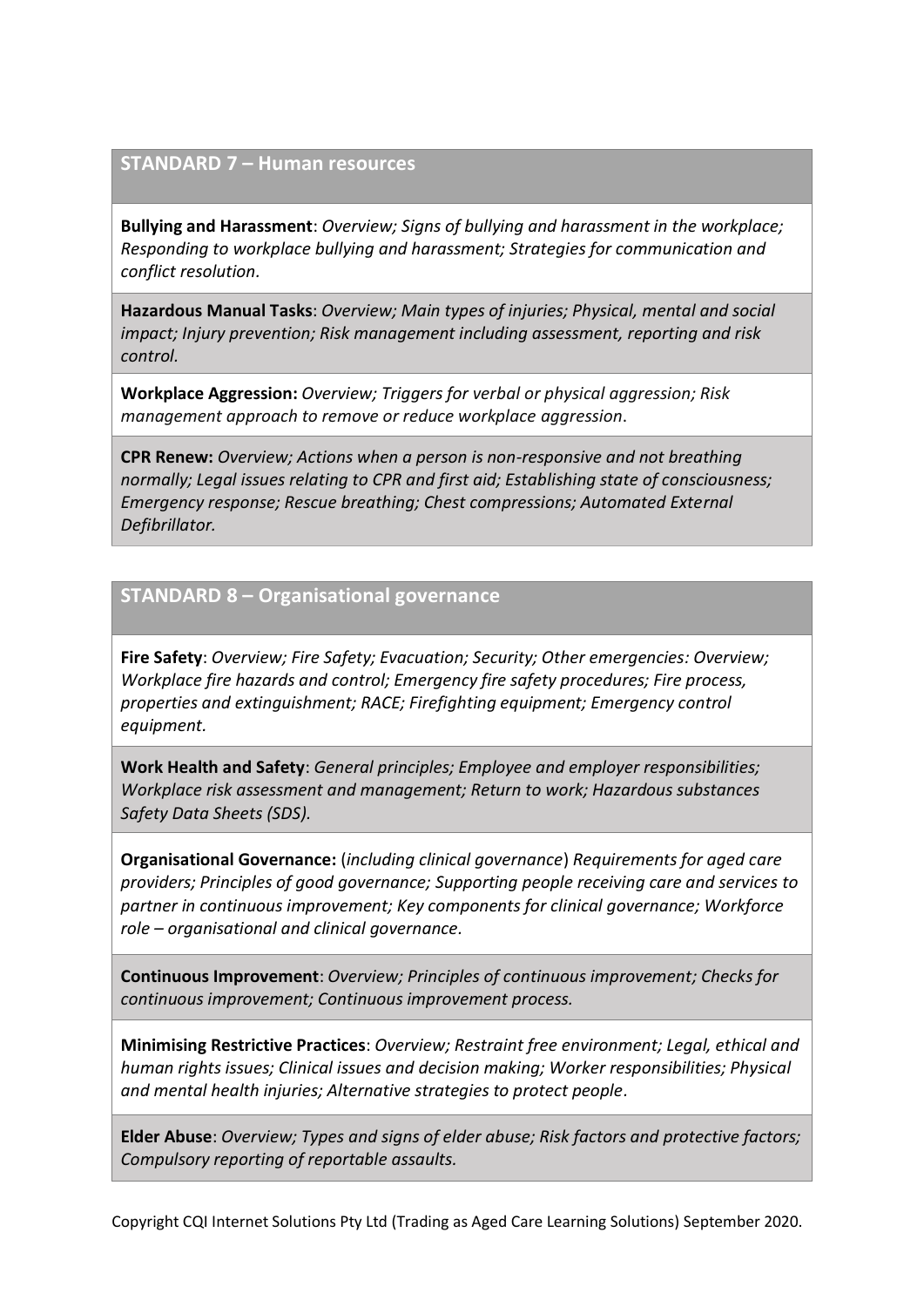#### **\*\* Look and Act Toolkits**

*The toolkits focus on the identification and actions required for the high Impact/high prevalence risks identified under Standard 3 of the Aged Care Quality Standards and includes Open Disclosure from Standard 8. These are 'Just in Time' learning resources. Average duration 10 minutes*

**Delirium:** *Overview; Risk; Signs and symptoms; Actions.*

**Hearing Loss:** *Overview; Risk; Signs and symptoms; Actions.*

**Pressure Injuries:** *Overview; Risk; Signs and symptoms; Actions.*

**Chemical Restraint:** *Overview; Risk; Actions.*

**Medication Management:** *Overview; Risk; Signs and symptoms of adverse reactions; Actions.*

**Swallowing Difficulties and Choking:** *Overview; Risk; Signs and symptoms; Actions.*

**Malnutrition and Dehydration:** *Overview; Risk; Signs and symptoms; Actions.*

**Pain Management:** *Overview; Risk; Signs and symptoms of poor pain management; Actions.*

**Restrictive Practices – Restraint:** *Overview; Risk; Signs and symptoms of harm; Actions.*

**Open Disclosure:** *Overview; Principles and application of open disclosure.*

### **\*\* It's Not OK Just because I am Old - Abuse of Older People** *This 3 part learning resource supplements our existing Elder Abuse resources. Average duration 20 minutes*

**Part 1**: *Utilises the personal story of a 95 year old woman to address ageism.*

**Part 2**: *Presents current data and concepts on the abuse of older people.*

**Part 3**: *Scenario based quiz to provide or add to your workforce's knowledge about what constitutes abuse of older people.*

Copyright CQI Internet Solutions Pty Ltd (Trading as Aged Care Learning Solutions) September 2020.